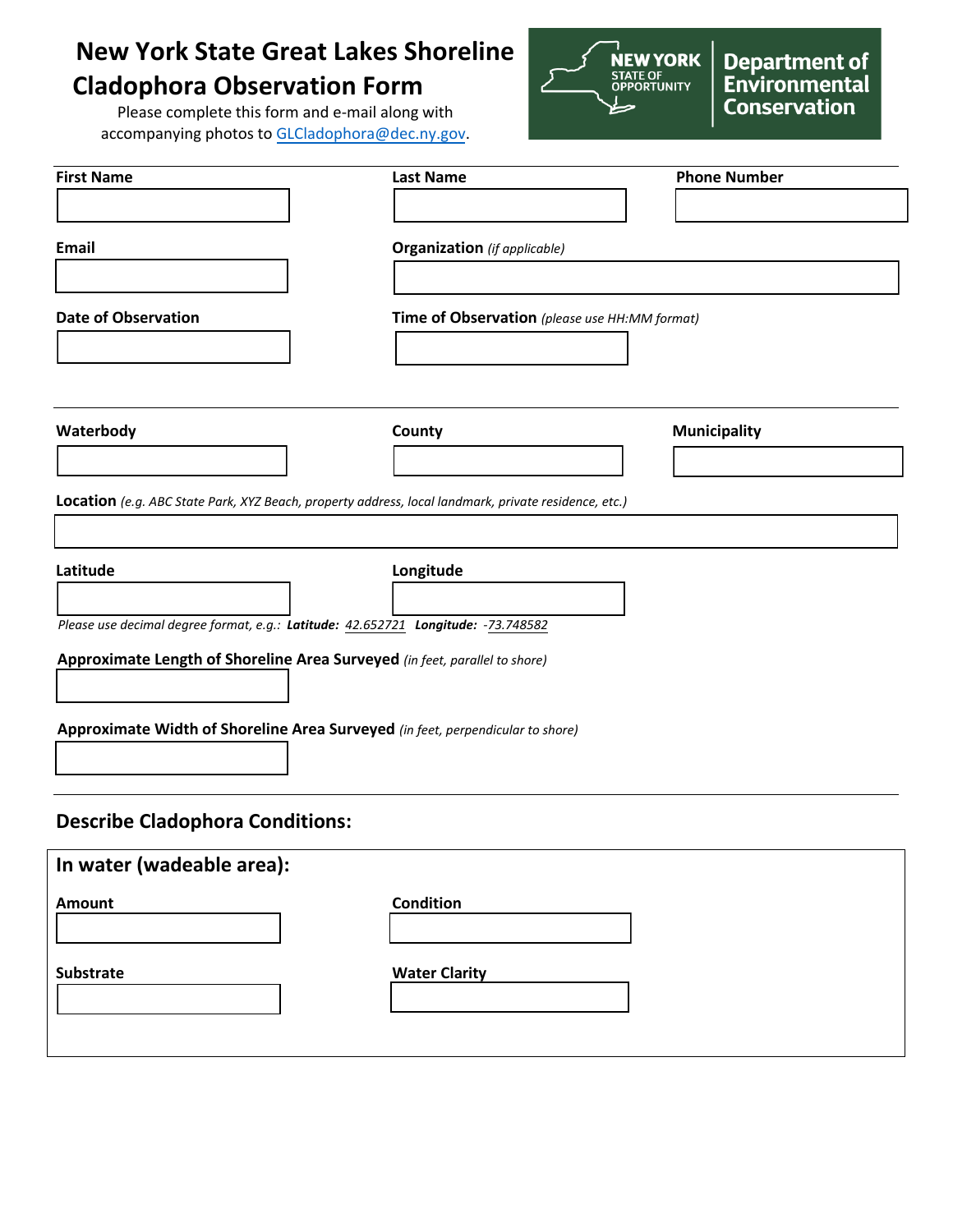| On wet beach (at waterline):                                            |                   |                  |                                      |  |
|-------------------------------------------------------------------------|-------------------|------------------|--------------------------------------|--|
| <b>Amount</b>                                                           | <b>Condition</b>  |                  |                                      |  |
|                                                                         |                   |                  |                                      |  |
|                                                                         |                   |                  |                                      |  |
|                                                                         |                   |                  |                                      |  |
| On Dry Beach (away from waterline):                                     |                   |                  |                                      |  |
| <b>Amount</b>                                                           | <b>Condition</b>  |                  |                                      |  |
|                                                                         |                   |                  |                                      |  |
|                                                                         |                   |                  |                                      |  |
| About how far above the waterline does the Cladophora extend (in feet)? |                   |                  |                                      |  |
|                                                                         |                   |                  |                                      |  |
| Based solely on the amount of algae present                             |                   |                  | Based solely on the amount of algae  |  |
| on the shoreline, would you recreate in this<br>area?                   |                   | in it?           | present in the water, would you swim |  |
|                                                                         |                   |                  |                                      |  |
|                                                                         |                   |                  |                                      |  |
| <b>Weather Conditions at the Time of Observation:</b>                   |                   |                  |                                      |  |
|                                                                         |                   |                  |                                      |  |
| <b>Cloud Cover</b>                                                      | Precipitation     |                  | Wind                                 |  |
|                                                                         |                   |                  |                                      |  |
| <b>Other Conditions:</b>                                                |                   |                  |                                      |  |
| $\Box$ Odors                                                            | $\Box$ Plastics   | Refuse<br>□      | Zebra/Quagga Mussel shells<br>П      |  |
| Describe significant weather activity within the previous week:         |                   |                  |                                      |  |
| $\Box$ High Winds                                                       | $\Box$ High Waves | $\square$ Seiche | Significant Rain<br>$\Box$           |  |
|                                                                         |                   |                  |                                      |  |
| <b>Other Comments:</b>                                                  |                   |                  |                                      |  |
|                                                                         |                   |                  |                                      |  |
|                                                                         |                   |                  |                                      |  |
|                                                                         |                   |                  |                                      |  |
|                                                                         |                   |                  |                                      |  |
|                                                                         |                   |                  |                                      |  |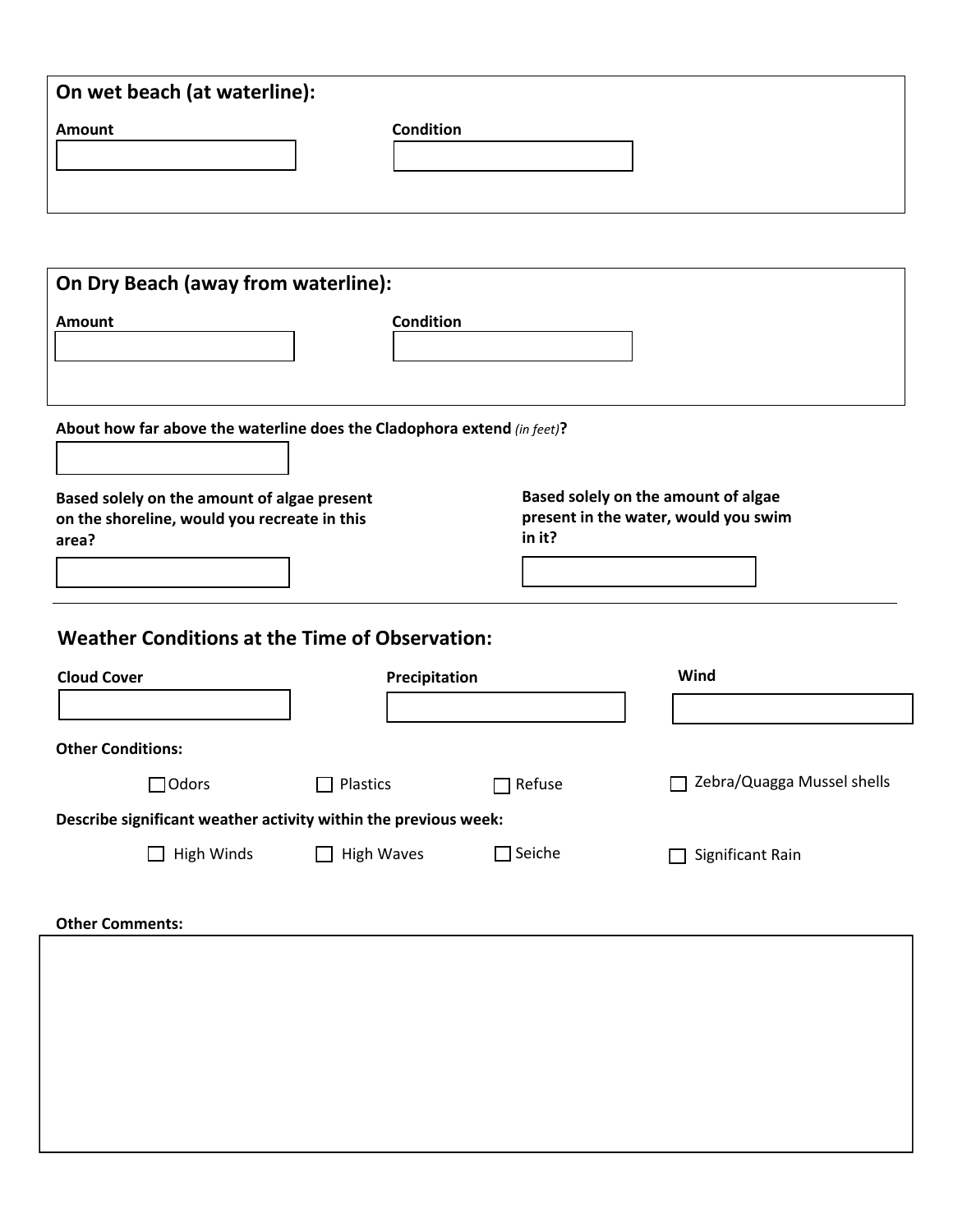**Please take representative photos showing extent of algae, as these will be an important part of the longer-term documentation of conditions.**

**Facing water, take a photo along shoreline to the left:**

Click here to insert image.

**Facing the water, take a photo along the shoreline to the right:**

Click here to insert image.